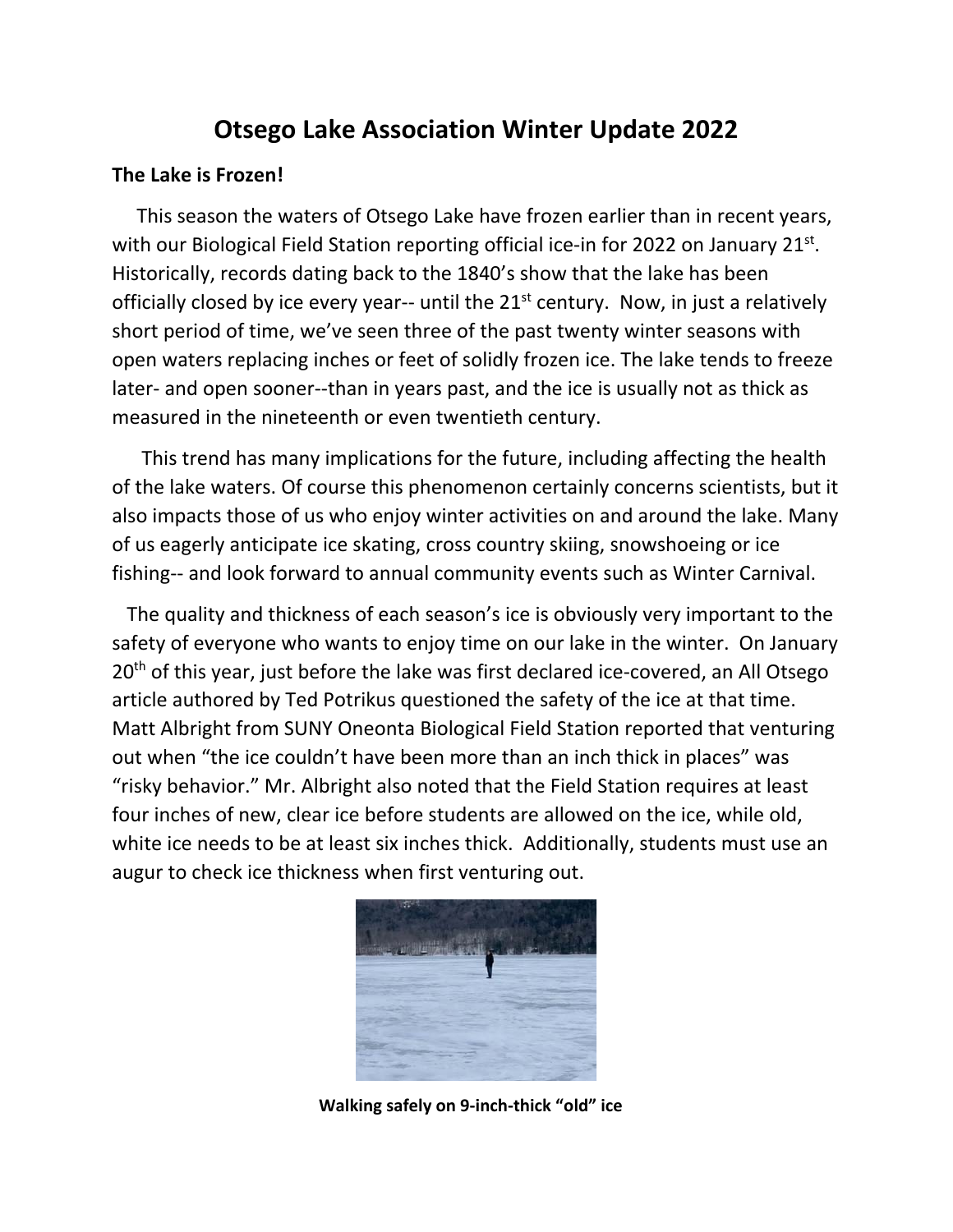# **Nineteenth century observations by Susan Fenimore Cooper**

Although many Cooperstown residents and visitors are delighted when the lake ices over, some community members are apparently much more enthusiastic about *ice‐out* than *ice‐in*! One notable local resident, Susan Fenimore Cooper, made her views on lake ice quite clear over 170 years ago.

 In her most notable work, **Rural Hours**, first published in 1850, Susan Cooper recorded this entry for Monday, January 8, 1849:

 "Cold night. The lake is frozen. We have seen the last of its beautiful waters for three months, or more. One always marks the ice gathering about them with regret." One week later, on January  $17<sup>th</sup>$ , Cooper further opined that "there is a fixed, glassy look about the ice, which…..reminds one what a poor simile is that of a mirror for the mobile, graceful play…of the living waters in their natural state."

 Although Ms. Cooper clearly missed the warm, summertime waters of the lake, she also acknowledged that others were taking to the frozen ice, noting that even at "16 degrees below zero the fishermen have already taken possession of the ice, with their hooks baited for pickerel and salmon-trout," and that there were "Troops of boys skating on the lake." And on January  $23<sup>rd</sup>$  Ms. Cooper wrote that she, herself, took a "Walk on the lake," though she still seemed to find the appearance of ice on the lake somewhat less-than-desirable:

 "the ice…is just now dark almost to blackness….we never saw it more dark ….of course it is the deep waters beneath, shut out from the light as they are, which give this grave color to the ice as you look down upon it."

# **A Long History of Ice Records for Otsego Lake**

 Susan Fenimore Cooper was one early resident to observe lake conditions and to record ice data for future generations, but subsequently *The Freeman's Journal* and later the Biological Field Station collected and published "official" ice‐in and ice‐out dates each year. Those statistics were further organized and charted by Field Station researcher Holly Waterfield, Certified Lake Manager, and then in 2017 lake data was much expanded with the installation of the automated lake monitoring buoy, which was acquired by OLA Technical Advisor and SUNY‐ Oneonta Professor Kiyoko Yokota with support from the National Science Foundation. Now measures of more than 40 weather and water quality factors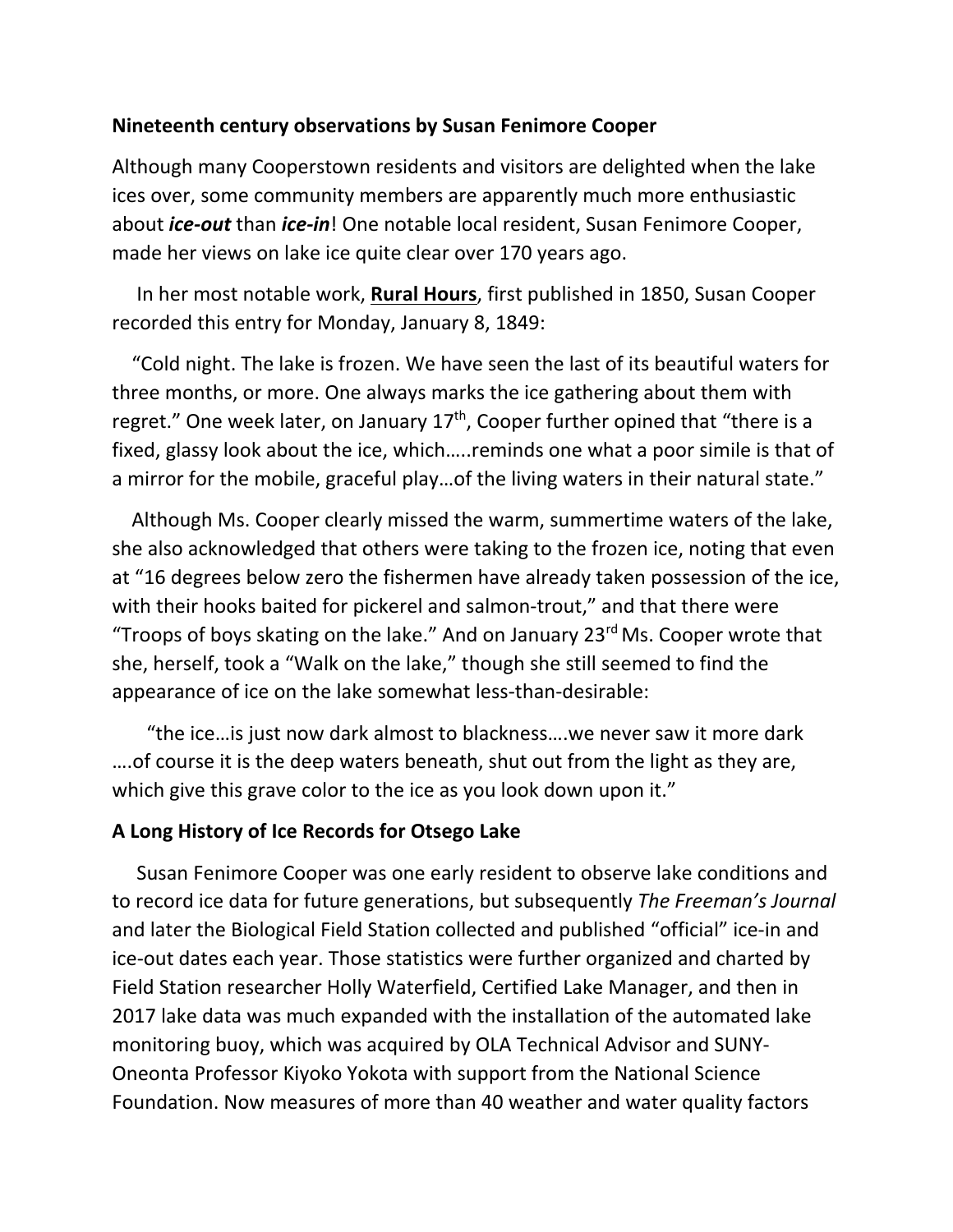can be recorded and transmitted to data centers in real time. Since Otsego Lake ice has been studied and its data consistently recorded for so many years, our lake's ice-in and ice-out information has been analyzed by the Environmental Protection Agency, together with data from eight other North American lakes, to detect trends in ice formation and duration.

 Not surprisingly, the EPA chart below, showing data for nine lakes from 1850‐‐ 2020, indicates that these lakes are experiencing later ice‐in dates over the decades. Otsego Lake is shown in light tan, towards the bottom of the chart, beginning in 1850 with dates near the January  $1<sup>st</sup>$  mark. Over time, the trend for ice‐in is closer to February 1, which the EPA finds significant.



**This figure shows the "ice-on" date for nine U.S. lakes The data are available from as early as 1850 tp 2019, depending on the lake, and have been smoothed using a nine-year moving average.**

 The EPA reports that "changes in ice cover can affect the physical, chemical, and biological characteristics of a body of water…..Reduced ice cover leads to increased evaporation and lower water levels, as well as an increase in water temperature and sunlight penetration. These changes, in turn, can affect plant and animal life cycles and the availability of suitable habitat."

Additional charts and information on the EPA lakes data can be found at:

https://www.epa.gov/climate‐indicators/climate‐change‐indicators‐lake‐ice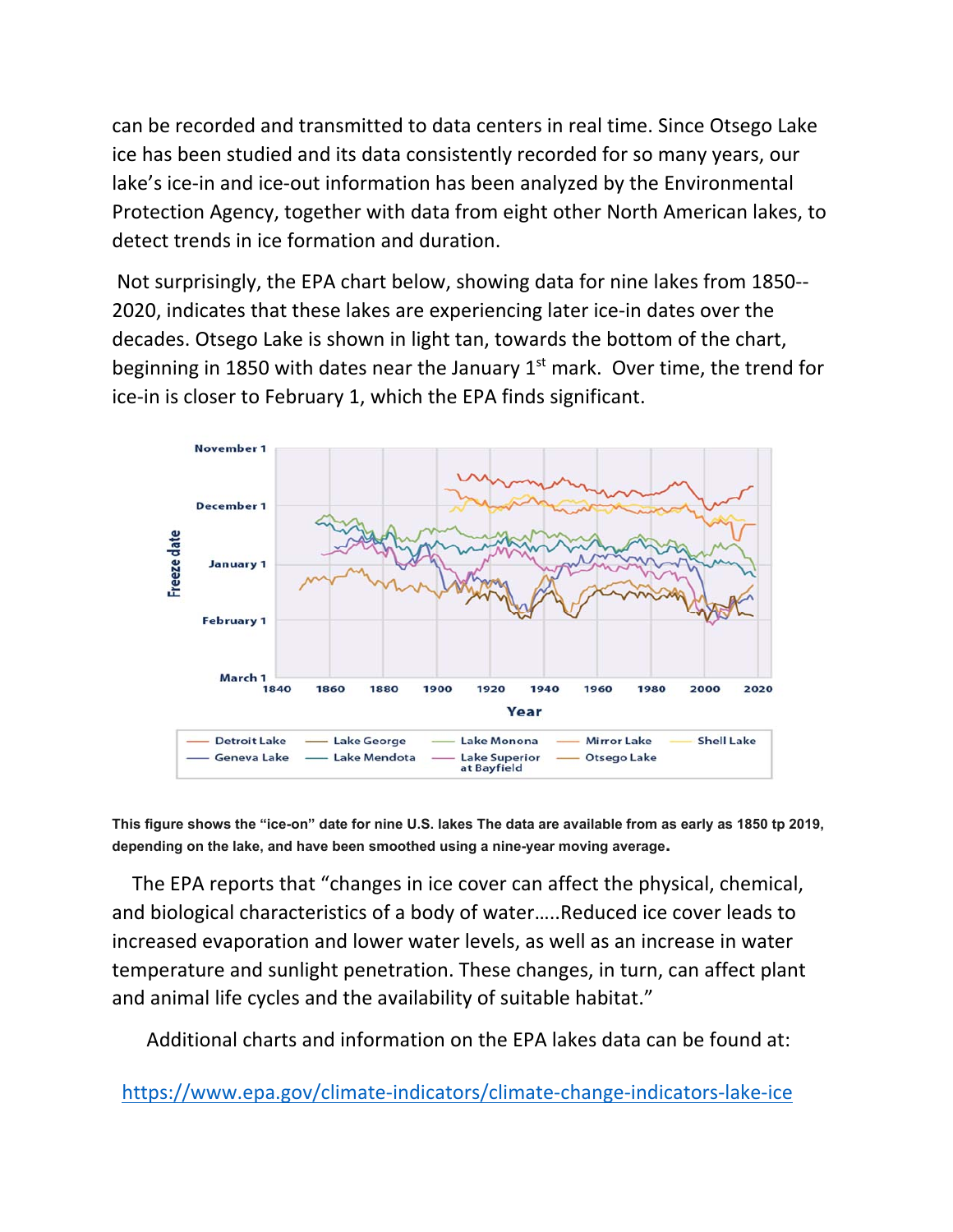# **Ice fishing on Otsego Lake**

 Beyond changes in the ice itself, there have also been many noteworthy modifications of our lake activities. In 1849, for example, Susan Cooper observed that local fishermen were baiting their hooks to catch pickerel and salmon‐trout. At that time, holes in lake ice were commonly made with an axe, which preceded the use of a hand‐held augur.

 More recently, many of us fondly remember the twentieth‐century colorful "permanent" ice fishing shanties, which were brought out onto the ice when it was deemed safe, and then laboriously removed and stored for another season. Some of these huts were very well‐equipped and provisioned, with reports of ample heat and possibly even libations! The distinctive shanties pictured below were located near Lakefront Park, and were built to last—unless, of course, they were left out too long while the ice was melting….



**Photo by Henry S.F. Cooper Jr. Circa 1962** 

 Now, however, our fishing shanties are often pop‐up structures, designed to be easily transported, assembled, and removed from the ice at the end of the day. We no longer bait our hooks for pickerel or salmon trout, but primarily for lake trout, walleye, and perch, and we fish through holes cut by powered augurs.



 **Headed out for a day of ice fishing 2022**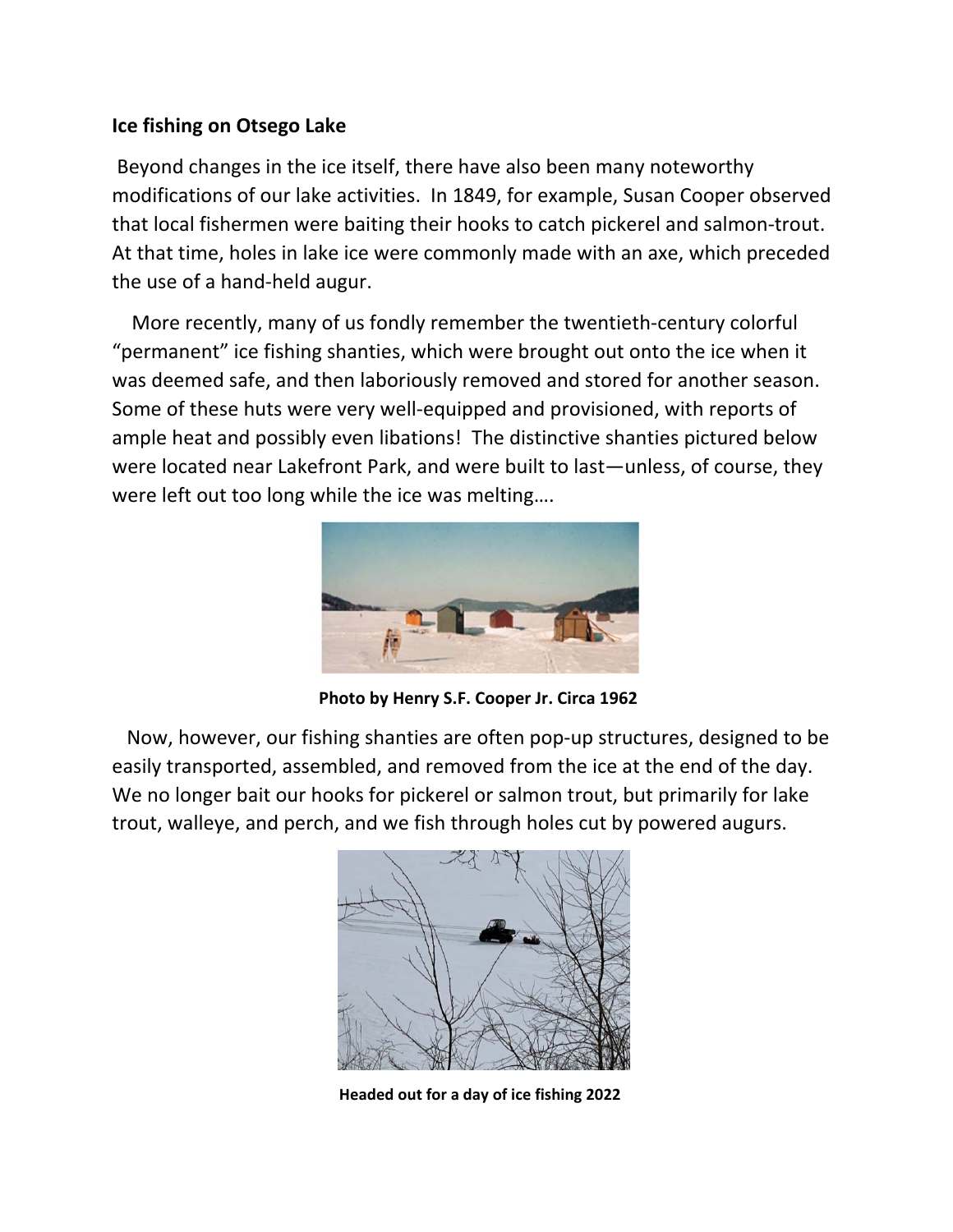#### **Winter Carnivals on and around the Lake**

 Besides ice fishing, local residents and visitors alike have traditionally enjoyed our annual Winter Carnivals. These popular events have also changed through the years, in accordance with lake conditions and "the times." In 2020, *New York Upstate* featured Cooperstown as one of the "Top Ten" winter carnivals to check out in our region. They recommended carnivals as a means to "break up the monotony of winter," and ours was noted for its Medallion Search, ice skating, karaoke contest, "and more."

 Some of us recall very different events from earlier Winter Carnivals during the latter portions of the twentieth century. These Carnivals sometimes featured dog sled races which began in the Village and then proceeded to Lakefront Park and onto the frozen lake. There are also some local residents who recall auto races on the frozen waters, and there are reports that the Busch family's Clydesdales ventured out on the ice when they were stabled in Cooperstown.

 But perhaps the most historically consistent activities associated with Winter Carnivals were snow and ice sculpturing. Even in 2021, when the Winter Carnival activities were somewhat curtailed and held virtually due to the pandemic, businesses, individuals, and families could design and build their own snow sculptures and then enter them in the Carnival contest. Looking back fifteen years, another notable event was in 2007, when Cooperstown hosted the New York State Annual Snow Sculpting Contest for the first time. Over two dozen New York artists created a great variety of ten-foot- high works of art from huge blocks of snow. Many tons of the frozen white stuff were hauled in for the competition, which was held in Lakefront Park. Teams worked on their sculptures for three days and nights, vying for the opportunity to represent New York in the National Snow Sculpting Championship.

 And reaching back in history to the first half of the twentieth century, we find even more evidence of Winter Carnivals and sculpting. Each year, as the Otesaga Hotel morphed into The Knox School for Girls in the off‐season, Winter Carnivals were a much-anticipated event. Indeed, in a 1941 advertisement for The Knox School in the Smith College Alumnae Quarterly, the featured incentives for enrolling at Knox included "four years college preparation, music, art, vocational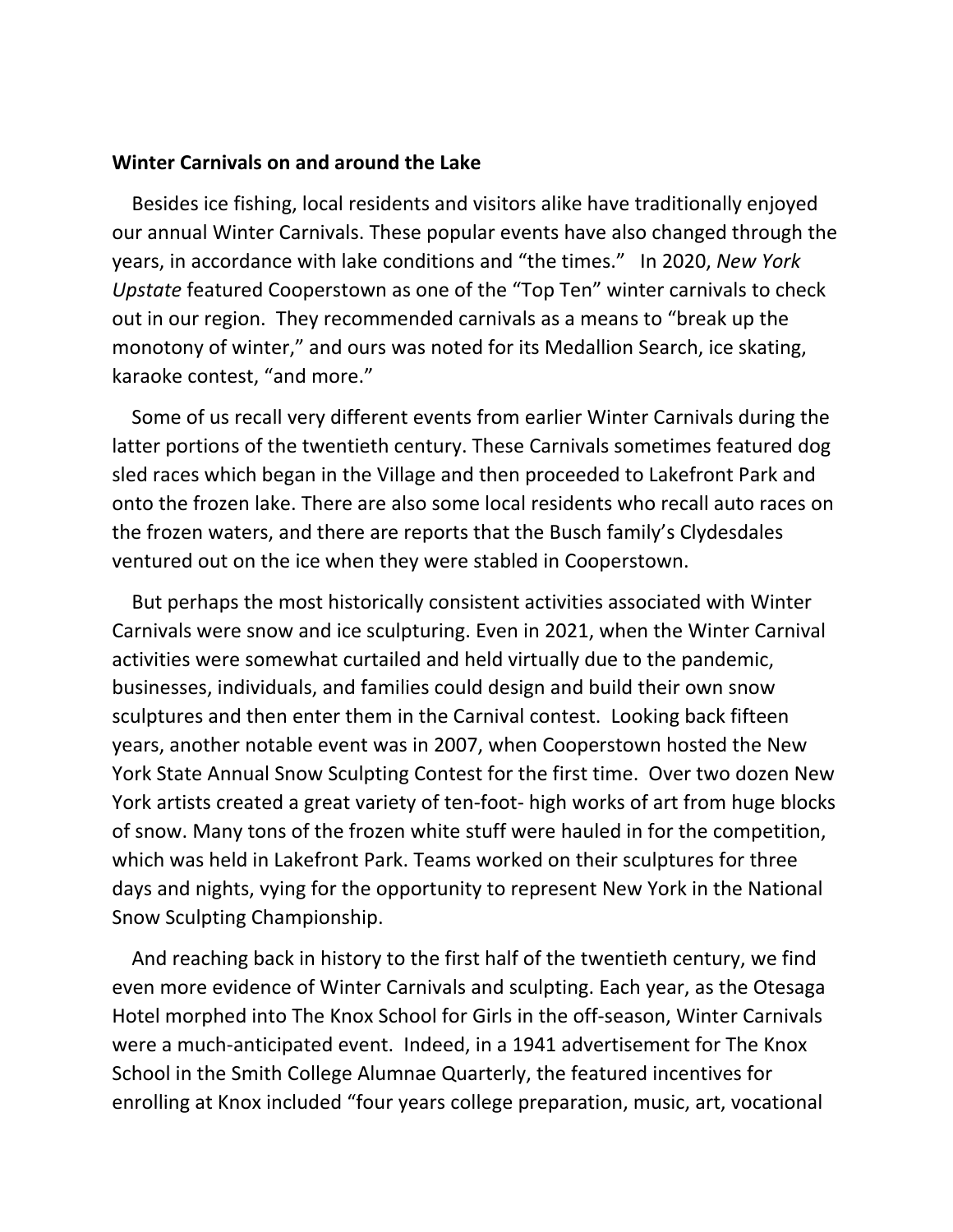courses, and *Winter Carnival*." There were ice sculpting contests involved in the Knox School's Carnivals, and blocks were also used to create a throne for the reign of the Ice Queen and her Court. A 1935 Press Photo portrays a large, and carefully constructed throne:



**Ice throne, Knox School for Girls, Photo by Halbran** 

 The source for all those blocks or cakes of ice was undoubtedly our own Otsego Lake, which hosted a thriving ice harvesting business during that time period. In fact, noted local resident Cliff Drake noted in his memoir **As I remember It** that his ice harvesting business had indeed provided the ice for the Knox School's carnival and throne in the 1930's.

# **Ice Harvesting on Otsego Lake**

 Mr. Drake noted that ice harvesting on Otsego Lake in the early 1900's was "big business," with "good money to be made." He also observed that one benefit of ice harvesting was that it provided "work for all," as many men who farmed or worked in the building trades in warmer months really needed employment during the winter. But ice harvesting was not a job for the faint‐of‐heart. Workers often toiled through ten hour days doing what many of us would consider "back‐ breaking" work, with very simple tools of the trade. And they also had to deal with the inherent dangers of working on the ice, which included not only injuries from large saws, jiggers, grappling hooks, and tongs, but also the ever‐present danger of falling through the ice.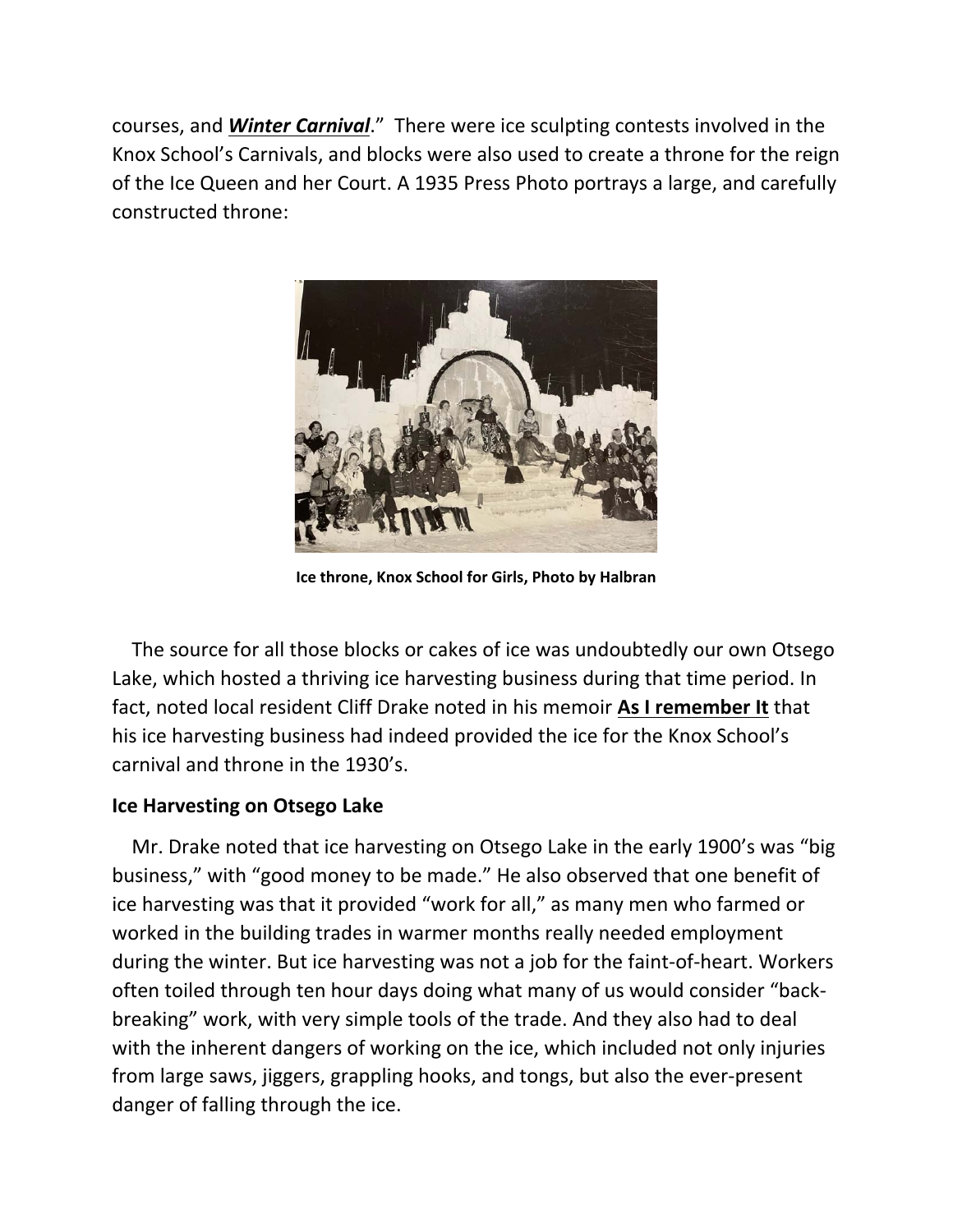In **As I Remember It,** Mr. Drake reported that his first experience with ice harvesting was in 1926, when he was hired to cut ice on a farm pond located in back of Hartwick Seminary. Using hand saws, he was paid three cents per cake of ice cut and carried to the ice house for storage. The ice he helped to cut that season provided cakes for "3 to 4 farmers who each put in 200‐300 cakes." That appears to work out to a maximum take‐home‐pay of \$36.00 for the season, often in challenging and dangerous conditions. But Mr. Drake clearly used and expanded upon this early experience with ice harvesting when he purchased his own farm in 1929.

 Known as the Hickory Grove Farms, and also locally as simply "the Drake Farm," it was primarily a dairy farm, but also much appreciated for its ice harvesting. Mr. Drake went into quite a bit of detail about the ice business in his memoir, beginning with a narrative about all that was entailed in his enterprise. Their season began with cleaning out the ice house, removing all of the old insulating sawdust and any remaining bits of "old" ice. Then workers could begin cutting the season's ice‐‐once it was thick enough. Twelve inches was the preferred thickness, and Mr. Drake reported that once or twice he had to move his operation to Allen's Lake, as the ice on Otsego that season was "only six or seven inches thick."



**Men and Horses Harvesting Ice for Drake Farm at Six Mile Point** 

**from As I Remember It**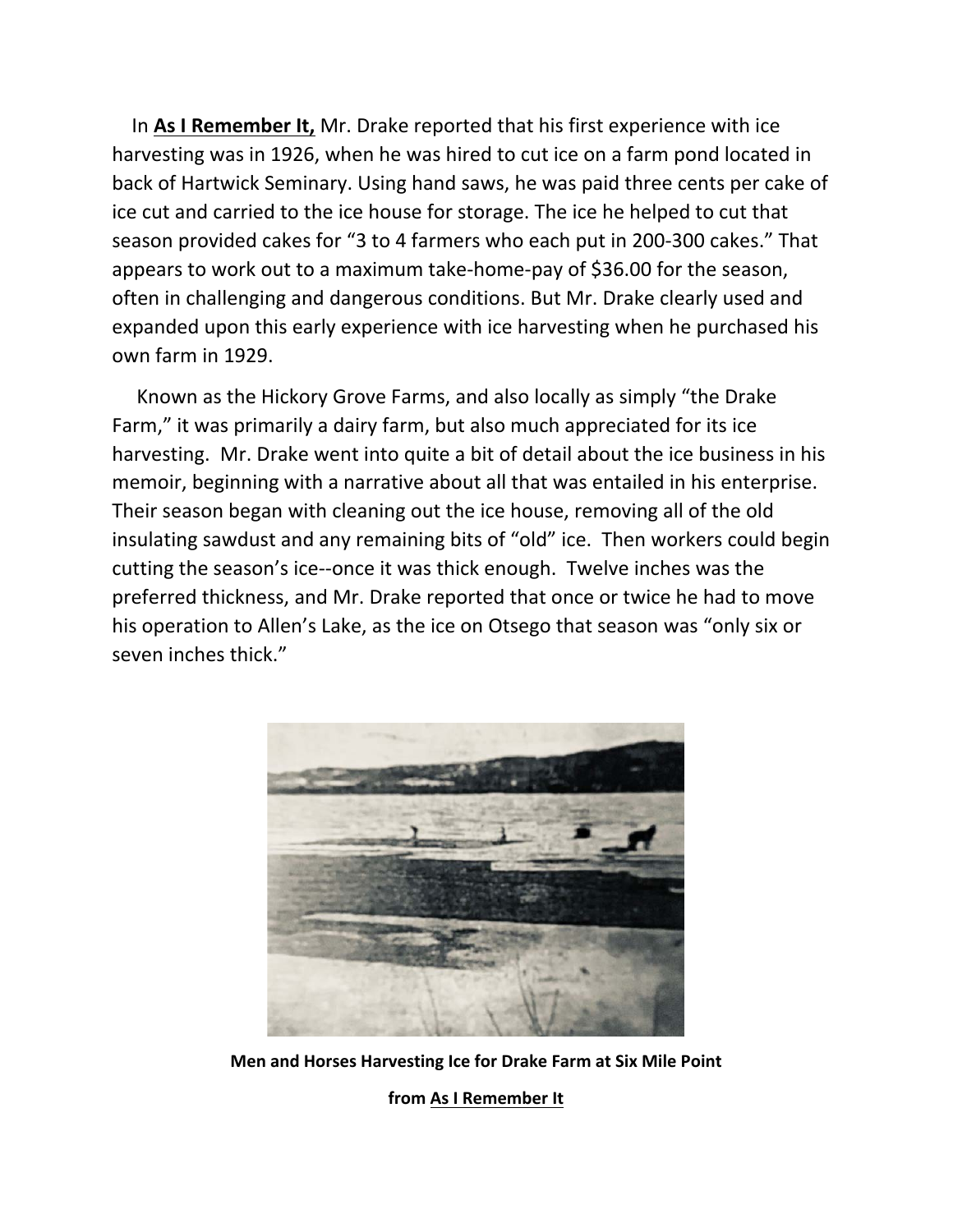Drake's ice cakes were each cut to be 12X16X22 inches, and he and his workers harvested approximately 3500 cakes each season. In addition to the ice he stored for his own or business use, he would also cut for others, charging five cents for each cake. But the cutting was just the beginning of the tasks involved in getting the ice into storage. Workers had to poke and prod the blocks into shore, where they were lifted from the channel with tongs, then moved with a jigger and ropes into horse-drawn cart—or in later years a truck. The cakes were then pulled or driven to the ice house, where they were stacked and insulated with about six inches of sawdust around them.



**Taking the Cakes from Otsego Lake from As I Remember It** 

The Drakes furnished ice cakes not only to the Knox School, but to many other local residences and business as well. Mr. Drake recalled supplying the Anheuser Busch home with ice, noting that he filled several ice boxes in their barn to keep the beer cold." Local hotels and restaurants also benefitted from his services, including the Red Shingle Inn in Springfield. Observing that "there was good money to be made in the ice business," Drake cited the lake camps as a good customer base, as they needed ice to keep food from spoiling or to chill a drink. Drake recalled that some lake campers who arrived late at night would go directly